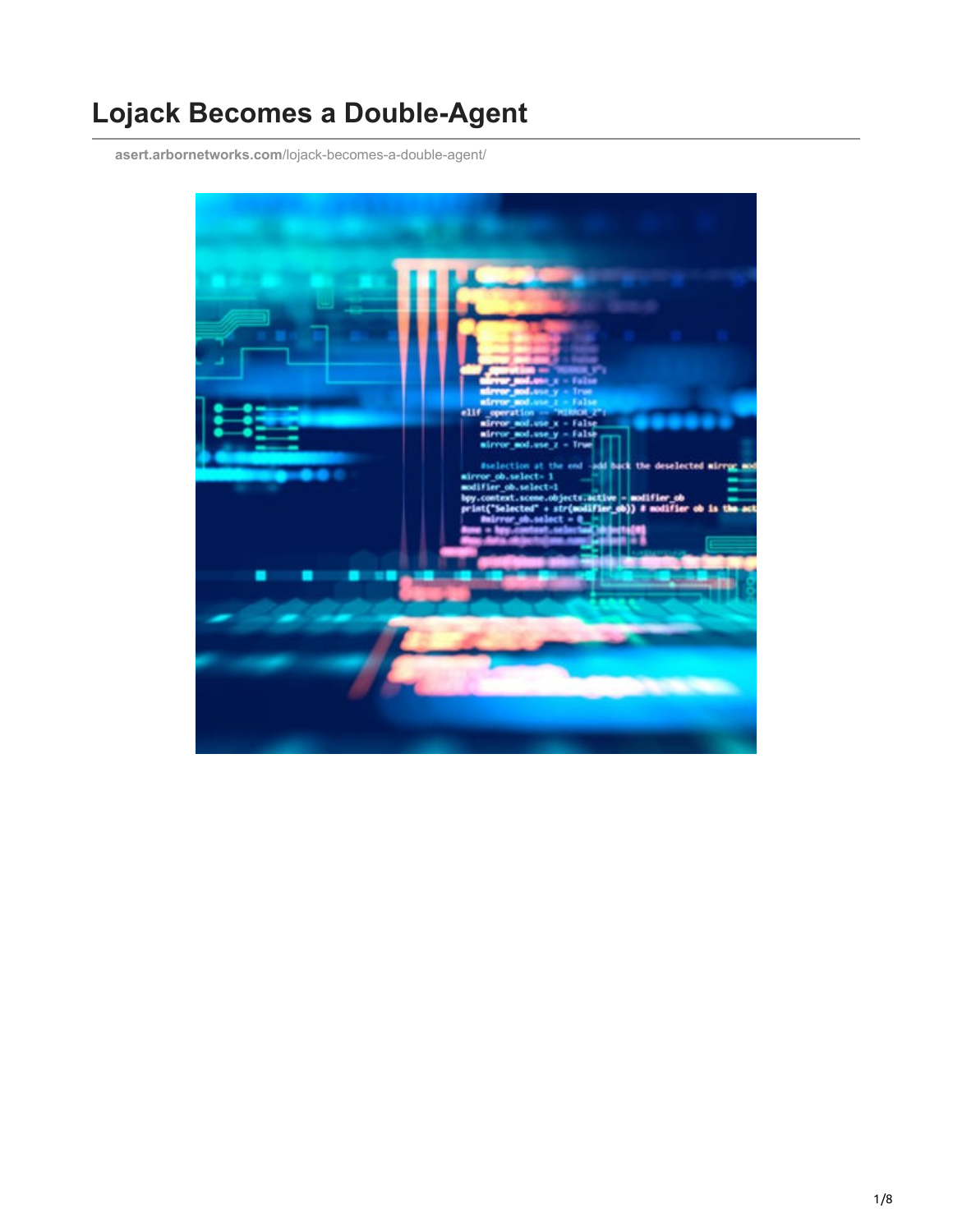**Lojack Becomes a Double-Agent** 

by [ASERT Team](https://www.netscout.com/blog/asert/asert-team) on May 1st, 2018

#### **Executive Summary**

ASERT recently discovered Lojack agents containing malicious C2s. These hijacked agents pointed to suspected Fancy Bear (a.k.a. APT28, Pawn Storm) domains. The InfoSec community and the U.S. government have both attributed Fancy Bear activity to Russian espionage activity. Fancy Bear actors typically choose geopolitical targets, such as governments and international organizations. They also target industries that do business with such organizations, such as defense contractors. Lojack, formally known as Computrace, is a legitimate laptop recovery solution used by a number of companies to protect their assets should they be stolen. Lojack makes an excellent double-agent due to appearing as legit software while natively allowing remote code execution. Although the initial intrusion vector for this activity remains unknown, Fancy Bear often utilizes phishing email to deliver payloads. *NOTE: Arbor APS enterprise security products detect and block on all activity noted in this report.*

# **Key Findings**

ASERT researchers identified Lojack agents containing command and control (C2) domains likely associated with Fancy Bear operations.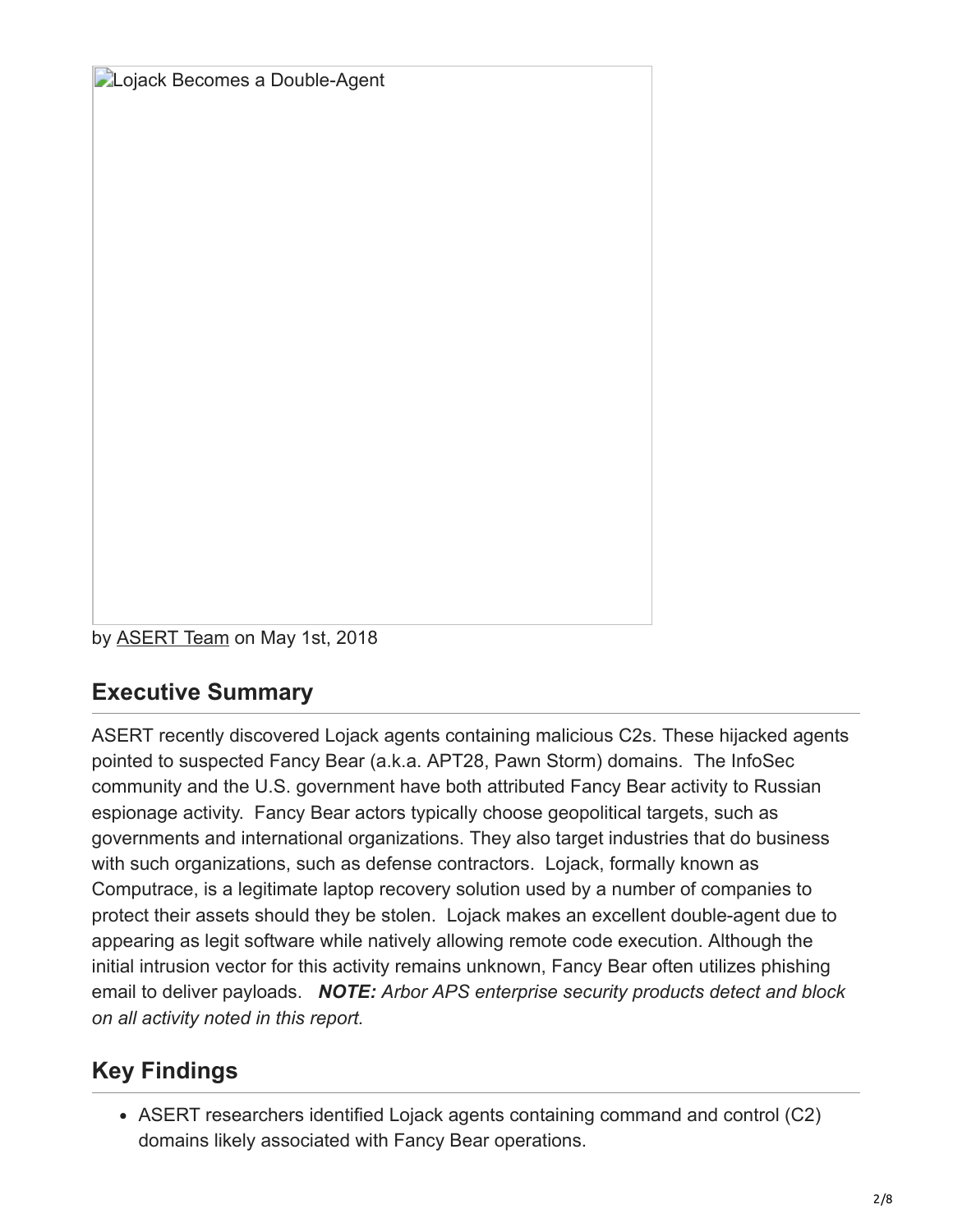- Proof of concept in using Lojack as a backdoor or intrusion vector date back to 2014. Its continued use suggest attackers could have used it in long-running operations.
- Initially, the Lojack agents containing rogue C2 had low Anti-Virus (AV) detection which increased the probability of infection and subsequent successful C2 communication.
- The distribution mechanism for the malicious Lojack samples remains unknown. However, Fancy Bear commonly uses phishing to deliver malware payloads as seen with [Sedupload in late 2017](https://www.jigsawsecurityenterprise.com/post/2017/11/01/malicious-documents-targeting-security-professionals).

#### **UPDATE**

- **May 3, 2018** After the disclosure of the malicious Lojack binaries, many Anti-Virus vendors have been quick to respond in properly marking samples as "malware" and "DoubleAgent", rather than "Riskware" or "unsafe" (**Figure 2**).
- **May 4th 2018** UPDATE FROM ABSOLUTE SOFTWARE:

*"The analysis of the samples provided by Arbor shows all were based on an illicitly modified old version of the LoJack agent from 2008 and no customers or partners have been impacted. For customers who wish to confirm no legacy agents are present in their environment, we have published an advisory with steps to verify all installed agents are legitimate copies of the LoJack product.* 

**May 9th 2018 –** Disclaimer:

Prior reports have misidentified LoJack instead of Absolute LoJack for Laptops, also known as Computrace. LoJack for Laptops and Computrace are products of Absolute, not LoJack or CalAmp.

# **Lojack Summary**

Absolute Software, the creator of Lojack, says on its website

(<https://www.absolutelojack.com/>) that the agent can locate and lock a device remotely. Additionally, it can delete files, making it an effective laptop theft recovery and data wiping platform. Lojack can survive hard drive replacements and operating system (OS) reimaging. The agent achieves this persistence through a modular design as noted by Vitaliy Kamlyuk, Sergey Belov, and Anibal Sacco in a presentation at Blackhat, 2014 (**Figure 1**):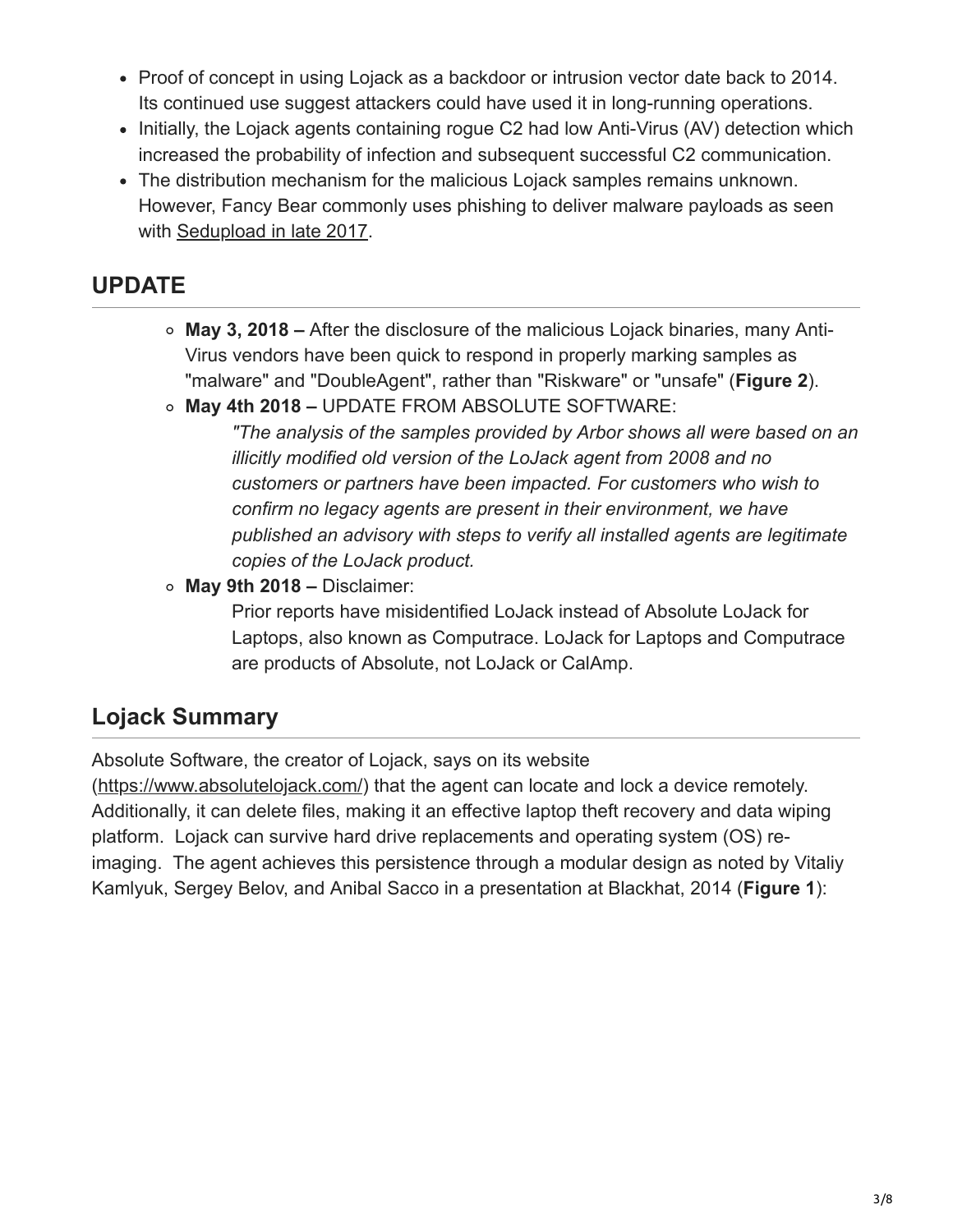

[Lojack persistence mechanism \(Paraphrased from https://www.blackhat.com/docs/us-](https://www.blackhat.com/docs/us-14/materials/us-14-Kamluk-Computrace-Backdoor-Revisited-WP.pdf)14/materials/us-14-Kamluk-Computrace-B…).

The aforementioned researchers suggest the binary modification of the "small agent" is trivial. The Lojack agent protects the hardcoded C2 URL using a single byte XOR key; however, according to researchers it blindly trusts the configuration content. Once an attacker properly modifies this value then the double-agent is ready to go. This is not the only aspect that makes Lojack an appealing target. Attackers are also concerned about AV detection. Looking on VirusTotal, some anti-virus vendors flag Lojack executables as "unsafe", but as noted as of May 3, many AV now flag the binaries as malware and DoubleAgent (**Figure 2**).

| <b>Detection</b>            | <b>Details</b>     | Relations X |                                  | <b>Behavior</b>              | Community (5) |                          |   |                                |
|-----------------------------|--------------------|-------------|----------------------------------|------------------------------|---------------|--------------------------|---|--------------------------------|
|                             | <b>Ad-Aware</b>    |             | Trojan.GenericKD.30704825<br>А   |                              |               | AegisLab                 | А | Uds.Dangerousobject.Multi!c    |
|                             | AhnLab-V3          |             | Trojan/Win32.Agent.C2487603<br>А |                              |               | <b>ALYac</b>             | А | Backdoor.DoubleAgent.A         |
| <b>Arcabit</b>              |                    |             | Trojan.Generic.D1D484B9<br>А     |                              |               | Avira                    | А | TR/RedCap.hjqdd                |
|                             | <b>BitDefender</b> |             | Trojan.GenericKD.30704825<br>A   |                              |               | <b>Bkav</b>              | А | W32.eHeur.Malware11            |
| Cylance                     |                    | A           | Unsafe                           |                              |               | Cyren                    | А | W32/Backdoor.GV.gen!Eldorado   |
| eScan                       |                    | А           |                                  | Trojan.GenericKD.30704825    |               | <b>F-Prot</b>            | А | W32/Backdoor.GV.gen!Eldorado   |
| <b>F-Secure</b>             |                    | А           |                                  | Trojan.GenericKD.30704825    |               | <b>Fortinet</b>          | А | W32/DoubleAgent.C!tr.bdr       |
| <b>GData</b>                |                    | А           |                                  | Trojan.GenericKD.30704825    |               | <b>Ikarus</b>            | А | Trojan. Win32. Falojak         |
| <b>Kaspersky</b>            |                    | А           |                                  | Backdoor.Win32.DoubleAgent.c |               | <b>MAX</b>               | А | malware (ai score=94)          |
| <b>McAfee</b>               |                    | А           |                                  | RDN/Generic BackDoor         |               | <b>McAfee-GW-Edition</b> | A | BehavesLike.Win32.Injector.lh  |
| <b>Microsoft</b>            |                    | A           |                                  | Trojan: Win32/Falojak        |               | <b>nProtect</b>          | А | Backdoor/W32.DoubleAgent.17408 |
| <b>Sophos AV</b>            |                    | А           | Troj/DblAgnt-B                   |                              |               | <b>Sophos ML</b>         | А | heuristic                      |
|                             | <b>Symantec</b>    |             | Trojan.Gen.6<br>А                |                              |               | <b>TrendMicro</b>        | А | TROJ_FRS.0NA103E318            |
| <b>TrendMicro-HouseCall</b> |                    | А           | TROJ_FRS.0NA103E318              |                              |               | <b>VIPRE</b>             | А | Trojan.Win32.Generic!BT        |

Figure 2: Virustotal AV Report of cf45ec807321d12f8df35fa434591460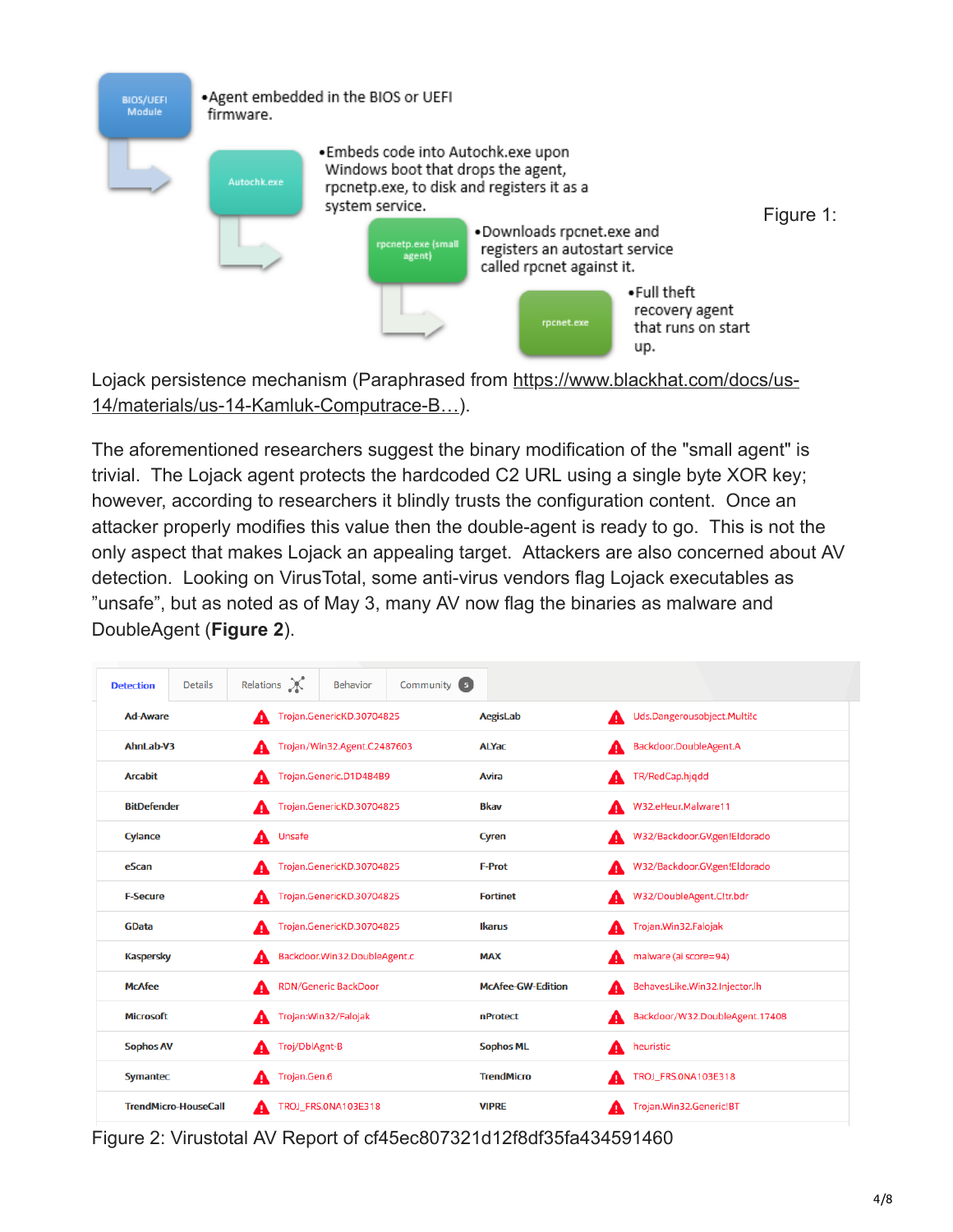Originally, the low AV detection, allowed the attacker to hide in plain sight, an effective double-agent. The attacker simply needs to stand up a rogue C2 server that simulates the Lojack communication protocols. Finally, Lojack's "small agent" allows for memory reads and writes which grant it remote backdoor functionality when coupled with a rogue C2 server.

### **Lojack Double-Agent**

ASERT has identified five Lojack agents (rpcnetp.exe) pointing to 4 different suspected domains. Fancy Bear has been tied to three of the domains in the past.

| Hash                             | <b>Compilation</b><br><b>Time</b> | Size in<br><b>Bytes</b> | <b>Rogue C2 Servers</b> | AV<br><b>Detection</b><br>on VT |
|----------------------------------|-----------------------------------|-------------------------|-------------------------|---------------------------------|
| f1df1a795eb784f7bfc3ba9a7e3b00ac | 2008-04-01<br>19:35:07            | 17.408                  | sysanalyticweb[.]com    | 2/67                            |
| 6eaa1ff5f33df3169c209f98cc5012d0 | 2008-04-01<br>19:35:07            | 17.408                  | sysanalyticweb[.]com    | 4/66                            |
| f3c6e16f0dd2b0e55a7dad365c3877d4 | 2008-04-01<br>19:35:07            | 17.408                  | elaxo[.]org             | 3/62                            |
| cf45ec807321d12f8df35fa434591460 | 2008-04-01<br>19:35:07            | 17.408                  | ikmtrust[.]com          | 2/64                            |
| f391556d9f89499fa8ee757cb3472710 | 2008-04-01<br>19:35:07            | 17.408                  | lxwo[.]org              | 9/65                            |

*Table 1: Lojack Double-Agents on VirusTotal*

# **Binary Comparisons**

ASERT believes all these binaries are rpcnetp.exe (small agent) due to the following characteristics:

- Size matching: [17,408 bytes](https://www.blackhat.com/docs/us-14/materials/us-14-Kamluk-Computrace-Backdoor-Revisited-WP.pdf)
- Yara match on either:
	- "TagId" and "rpcnetp.exe"
	- Set of op codes
- Matching export function "rpcnetp" in the binaries.

After confirming the stage of the Lojack agent, binary comparison analysis confirmed that they were legitimate Lojack samples. The comparison also highlighted that the attacker did not graft additional functionality into the binary. ASERT used the presence of search.namequery[.]com in the binary and the yara rule to identify legitimate Lojack samples. Lojack's Absolute Software Corp. owns search.namequery[.]com; we have no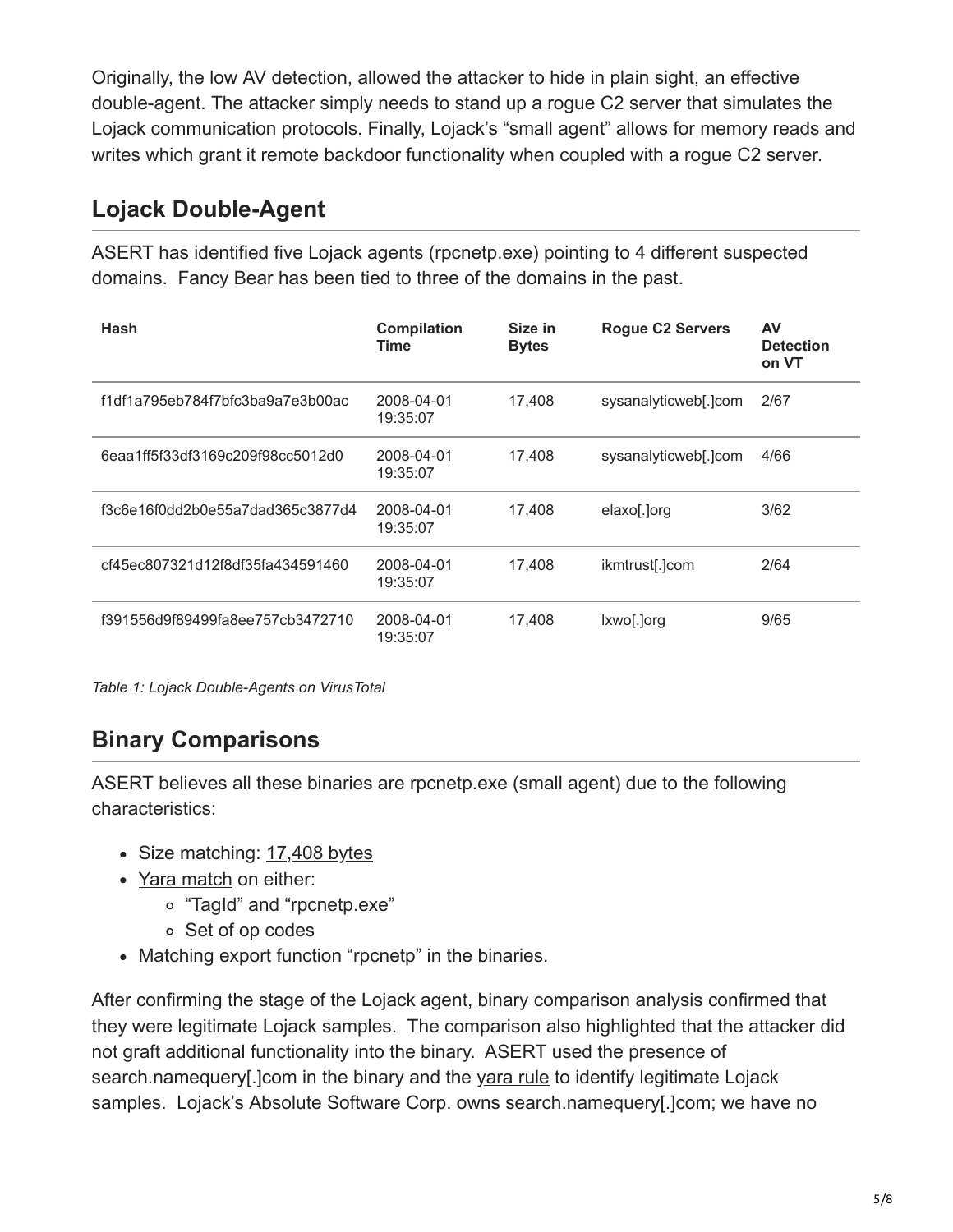evidence the legitimate site has been used for nefarious purposes. **NOTE:** All samples, both rogue and the two "clean" samples (below), matched 100% based on Diaphora's function matching algorithm. "Clean" Samples:

- 1. e78e3b0171b189074d2539c7baaa0719
- 2. ac1a85d3ca1b6265cad4ed41b696f9b7

Only the presence of the rogue C2's make the samples in **Table1** malicious. The attackers are merely hijacking the communication used by Lojack, thereby granting themselves backdoor access to machines running the software.

# **Fancy Bear Attribution**

ASERT assesses with moderate confidence that the rogue Lojack agents are attributed to Fancy Bear based on shared infrastructure with previous operations. The following domains, extracted from the rogue Lojack agents trace back to Fancy Bear operations:

- 1. elaxo[.]org
- 2. ikmtrust[.]com
- 3. lxwo[.]org
- 4. sysanalyticweb[.]com (**Figure 3** & **Figure 4**)

Researchers from [Jigsaw Security](https://www.jigsawsecurityenterprise.com/single-post/2017/11/01/Malicious-Documents-Targeting-Security-Professionals), based on leads from [Talos](https://blog.talosintelligence.com/2017/10/cyber-conflict-decoy-document.html) in late 2017, traced the domains elaxo[.]org and ikmtrust[.]com and the tool Sedupload, to a Fancy Bear operation. The domain lxwo[.]org appeared in a blog post from [Threat Intel Recon](https://threatreconblog.com/2017/02/03/apt28-malicious-document/) that resolved to an IP address within a document attributed to Fancy Bear. The rogue Lojack samples containing the sysanalyticweb[.]com domains were only recently spotted in the wild (April 2018). Despite the hijack of this software being a publicly known tactic, there are many similarities in the binary comparisons (above) and infrastructure analysis (below) that increase the probability it is the same actor(s):

- All the listed domains are associated with the same Lojack agent utilizing the same compile time.
- The domains in question all contain nonsensical Registrant information where the actor tends to copy/paste the same information in multiple fields.
- Each domain includes a Registrant Name (often a nonsensical word), but additionally includes a similar word in the Registrant Organization field.

This is interesting because that is a field that is often skipped when a Registrant Name is present, but this actor(s) regularly utilizes both fields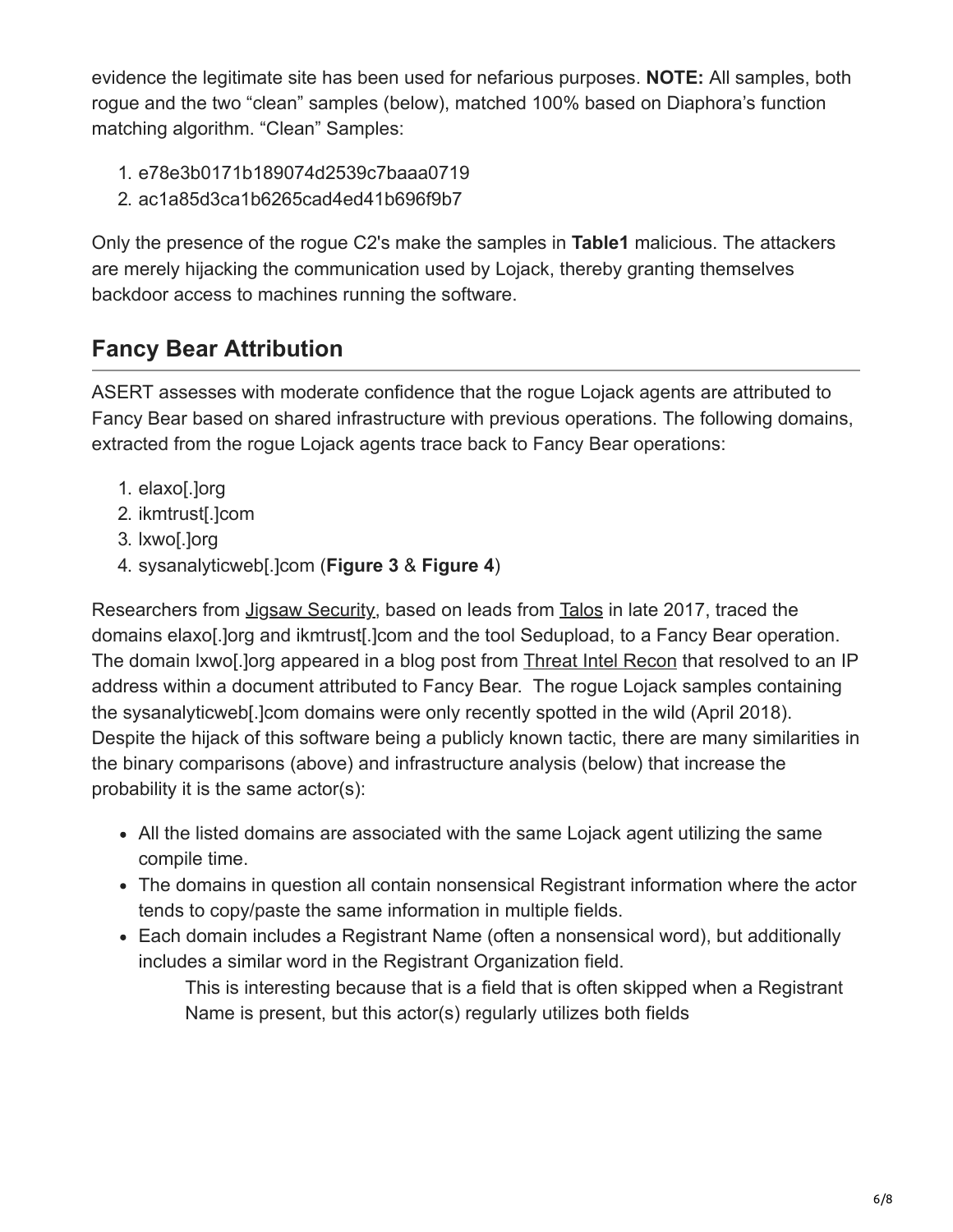| cdata:00406071. | db $\theta$ C6h; Æ          | ; sysanalyticweb.com |
|-----------------|-----------------------------|----------------------|
| .cdata:00406072 | db 0CCh ; I                 |                      |
| cdata:00406073. | $db$ $0C6h$ :<br>Æ          |                      |
| cdata:00406074. | db 0D4h ; Ö                 |                      |
| cdata:00406075. | $db$ 0DBh ; $\ddot{\theta}$ |                      |
| .cdata:00406076 | db 0D4h ; Ö                 |                      |
| .cdata:00406077 | db 0D9h ; Ù                 |                      |
| .cdata:00406078 | db 0CCh; I                  |                      |
| cdata:00406079. | db 0C1h : Á                 |                      |
| .cdata:0040607A | db 0DCh ; Ü                 |                      |
| .cdata:0040607B | db 0D6h ; Ö                 |                      |
| .cdata:0040607C | db $0C2h$ ; $\ddot{A}$      |                      |
| .cdata:0040607D | db 0D0h ; Đ                 |                      |
| .cdata:0040607E | $db$ 0D7 $h$ ; $x$          |                      |
| .cdata:0040607F | db<br>9Bh ; >               |                      |
| cdata:00406080. | db 0D6h ; Ö                 |                      |
| .cdata:00406081 | db 0DAh ; Ú                 |                      |
| .cdata:00406082 | $db$ 0D8 $h$ ; $\emptyset$  |                      |
| .cdata:00406083 | db 0B5h ; µ                 |                      |
| .cdata:00406084 | db 0B5h ; μ                 |                      |

Figure 3. XORed C2 Server - NETSCOUT

```
POST / HTTP/1.1Host: sysanalyticweb.com
User-Agent: Mozilla/4.0 (compatible; MSIE 6.0;)
TaqId: 0Content-Length: 0
Connection: Keep-Alive
Cache-Control: no-cache
HTTP/1.1 200 OK
              Apr 2018
                                 GMT
Date:
        \mathcal{L}Server: Apache/2.4.6 (CentOS) mod_wsgi/3.4 Python/2.7.5
TAGID:
X-Frame-Options: SAMEORIGIN
Content-Length: 15
Keep-Alive: timeout=5, max=100
Connection: Keep-Alive
Content-Type: text/html; charset=utf-8
```
 $\sim$  . . . . . . . . . . . .  $\wedge$   $\sim$ 

Figure 4. Live (April 2018) C2 - NETSCOUT

#### **Conclusion & Recommendations**